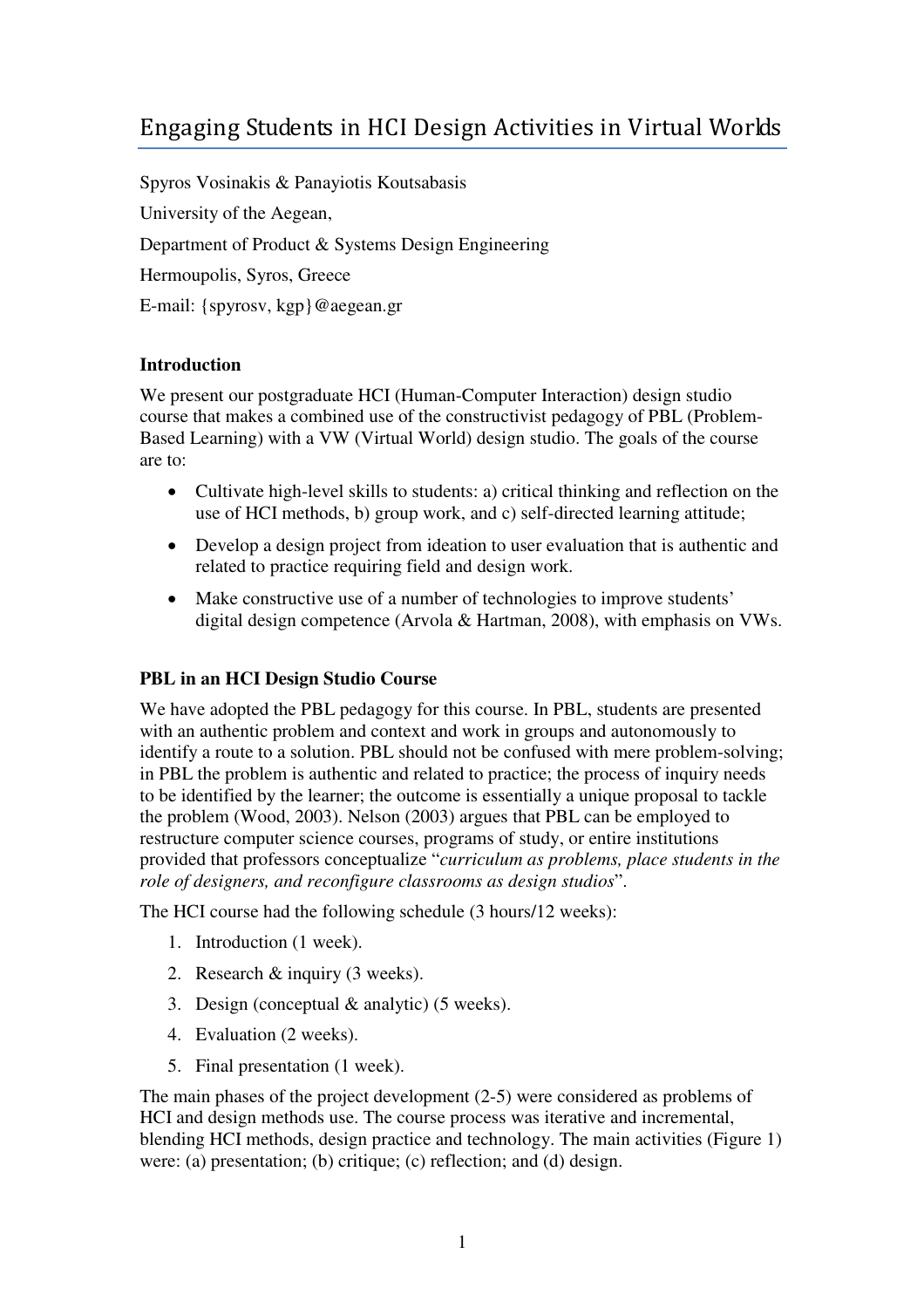

**Figure 1: Outline of the iterative process and activities followed during each HCI studio course work.**

## **The Virtual Design Studio: Supporting Remote Collaborative Activities**

To support the virtual studio activities we have installed a VW based on open source software<sup>1</sup>, instead of the most popular SL (Second Life) environment, to allow us with freedom (and no cost) of configuring the environment, controlling user access and storing user-generated content. However, a Virtual World is not a learning or design environment per se; it has to be designed as such. Therefore, we have designed and developed additional content in the form of workplaces and interactive objects (tools). The workplaces were:

- Classroom; the meeting space used for open presentations and critique.
- Private rooms; for each student to work on his own resources and develop ideas and concepts before public presentations.
- Group collaboration rooms, where the team met to discuss and co-design.
- (Virtual) Prototyping rooms.

We have also developed a number of interactive tools (Figure 2) using the Linden Scripting Language (LSL):

The **Projector** and the **Projector Controller** for group presentations (Figure 3).

The **Annotation** tool stores notes or comments and places them in the environment.

The **Short Annotation** tool displays the message floating above it, so other users do not have to click on the object and open the note to read it.

The **Message Board** is a collaborative text-only whiteboard.

 $\overline{a}$ 

<sup>&</sup>lt;sup>1</sup> OpenSimulator platform: http://opensimulator.org/wiki/Main\_Page

Freeswitch voice server: http://www.freeswitch.org/

Hippo (or other SL-compatible) browser. http://mjm-labs.com/viewer/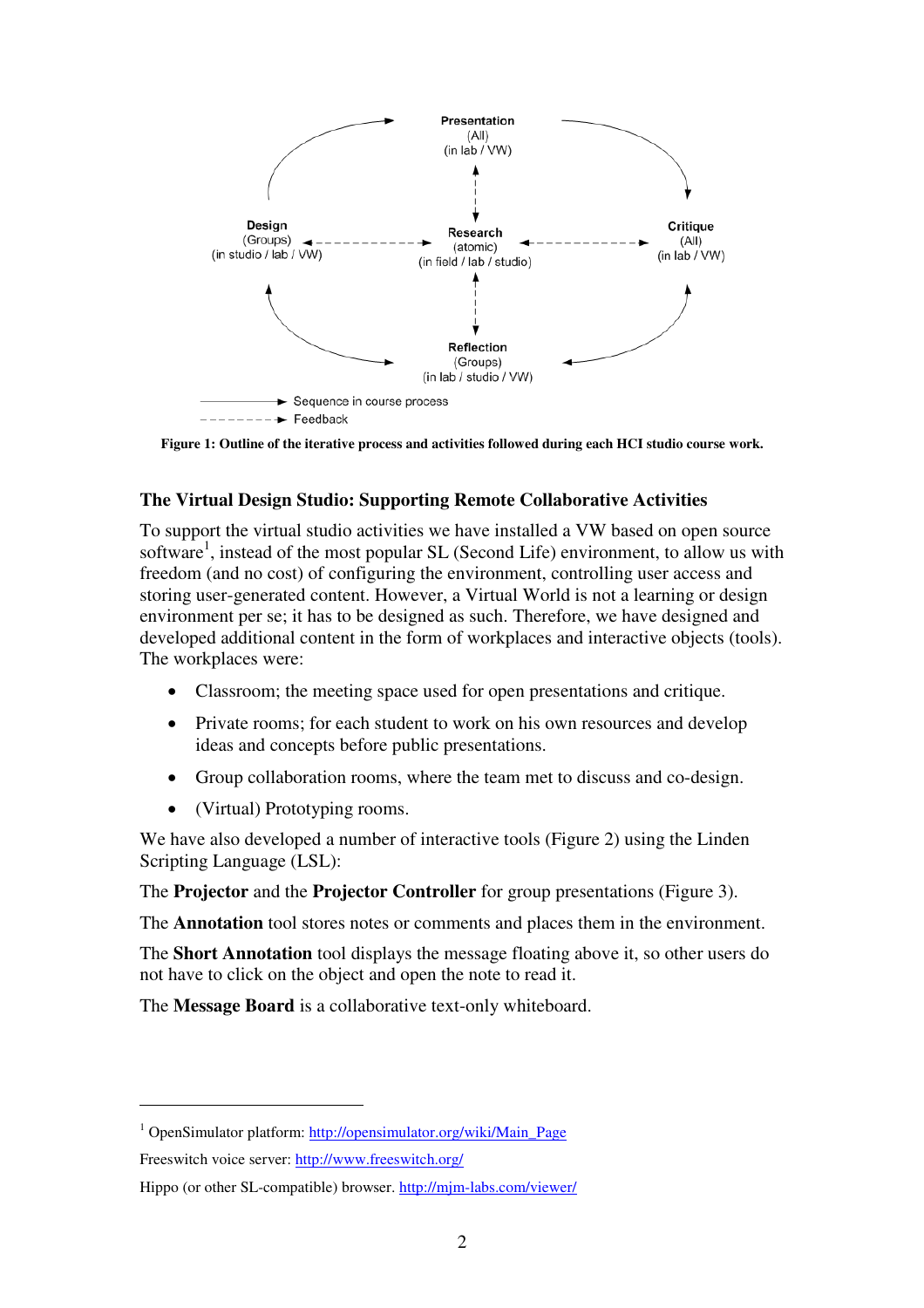

**Figure 2. Virtual World tools.** 



**Figure 3. A Group presentation in the classroom.** 

The **Sketch Board** allows students to directly draw sketches on a white surface.

The **Drawing Board** displays Google Docs drawings in the VW and lets visitors immediately connect and edit the document.

The **Post-it Board** allows students to add new text messages on it in the form of colored Post-it® notes.

The **Chat Recorder** allows students to record chat sessions, play them back, or save them as annotations.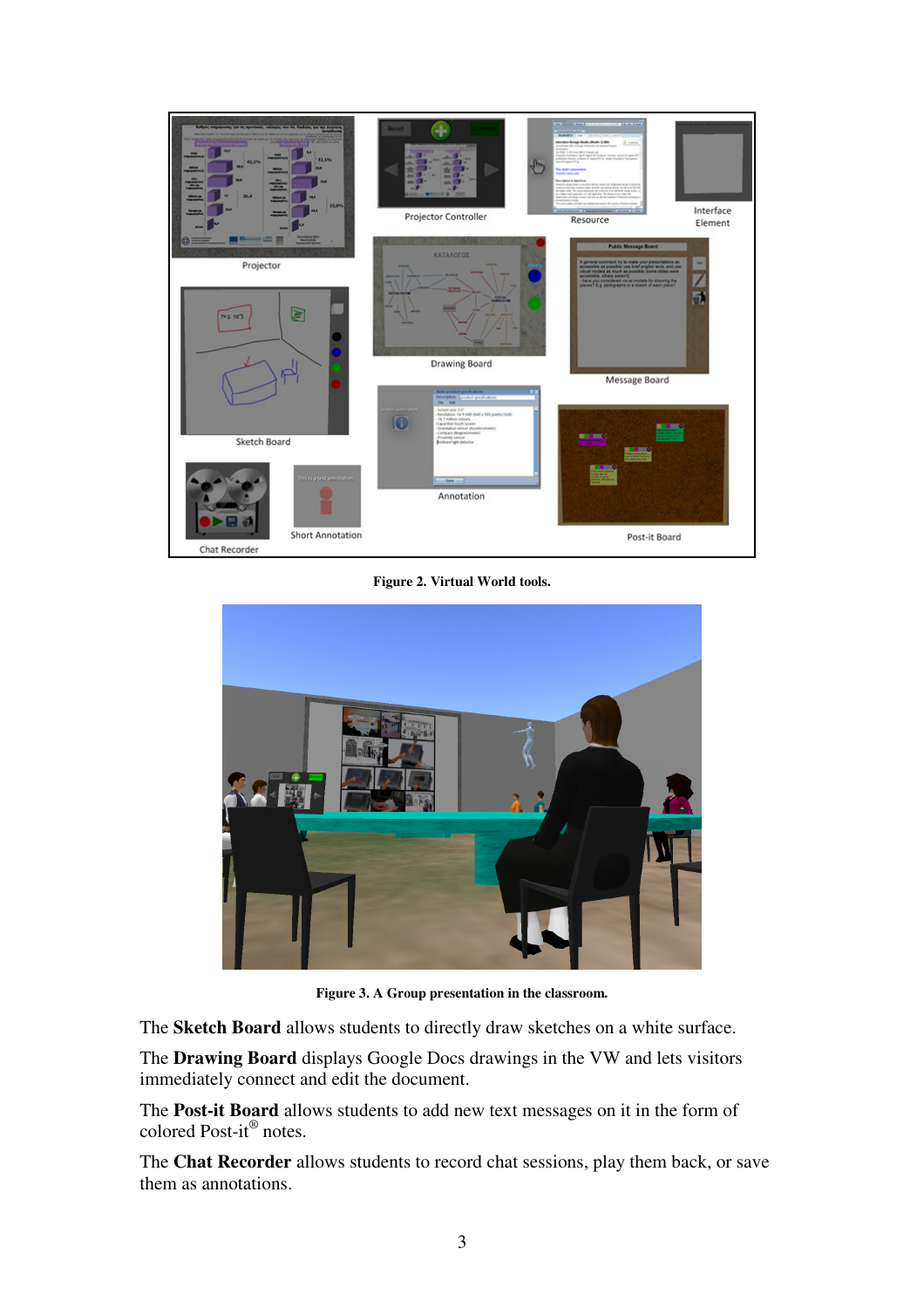The **Resource** tool displays a short description of a Web document and it opens the hyperlink in a new browser window when clicked.

Finally, we have developed the **Interface Element** to be used for the implementation of the functional user interface prototype inside the VW. Using multiple copies of this object, students can progressively construct windows containing elements such as buttons and images and define their behavior using simple commands. The interface element can have one or more of the following functions: (a) a Button, (b) a Window, (c) an Image Container (contains a number of images and it may display the next, previous or any indexed image based on the event it receives).

During the design activities, the VW design studio tools were used in various ways  $(e.g. Figure 4)$ .



**Figure 4. (a-c): Sketches and models of the design projects created in the virtual design studio with the use of the sketch board and drawing board tools; (d) the VW as a prototyping tool: a user approaching a multimedia kiosk at the entrance of a theatre.** 

#### **Assessment**

The assessment of the course indicates that the VW can contribute to students' engagement to the collaborative design project and to the development of digital design competence. The VW has been used in this course as a design studio allowing remote collaboration and as a prototyping tool. We are currently applying and refining our approach in a wider range of projects and paths in the multidisciplinary area of HCI, interaction and service design involving more students and groups on the basis of the experiences gained.

#### **References**

Arvola, M. & Hartman, H. (2008) Studio Life: The Construction of Digital Design Competence, Nordic Journal of Digital Literacy, Vol. 3, Issue 2, pp. 78-96, 2008.